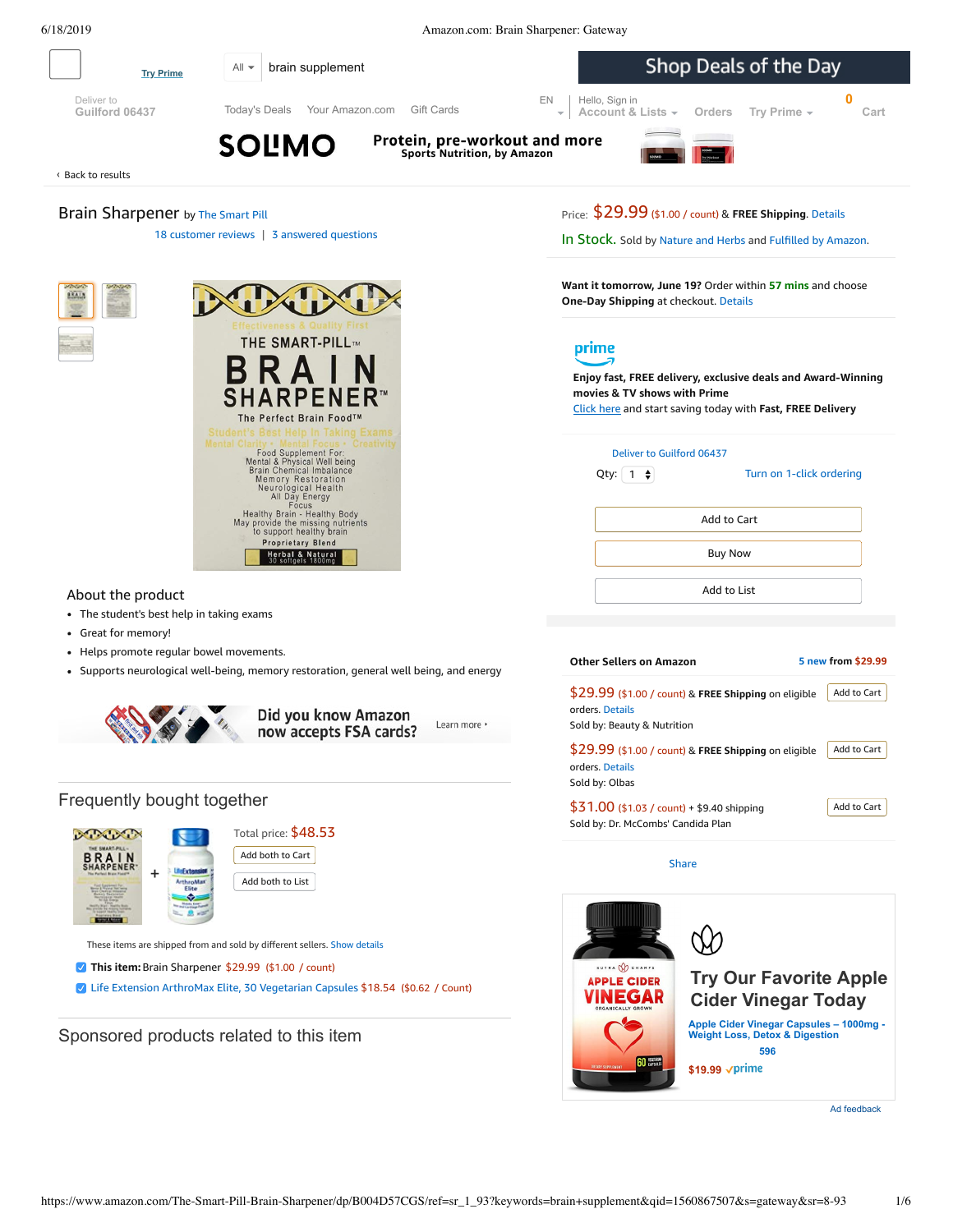里山区

6/18/2019 Amazon.com: Brain Sharpener: Gateway



What other items do customers buy after viewing this item?

| Ambition Nootropic Brain Booster Supplement - Enhance Focus, Boost Memory & Clarity -<br>Achieve Peak Mental Performance w/CDP Choline, Neurofactor, More - 30 Natural Veggie Pills<br>228<br>\$25.50                                  |
|----------------------------------------------------------------------------------------------------------------------------------------------------------------------------------------------------------------------------------------|
| Neuro Peak Brain Support Supplement - Memory, Focus & Clarity Formula - Nootropic<br>Scientifically Formulated for Optimal Performance - DMAE, Rhodiola Rosea, Bacopa Monnieri,<br><b>Ginkgo Biloba &amp; More</b><br>6,391<br>\$21.04 |
| Genius Consciousness - Super Nootropic Brain Booster Supplement - Enhance Focus, Boost<br>Concentration & Improve Memory   Mind Enhancement with Alpha GPC & Lions Mane<br>Mushroom for Neuro Energy & IQ<br>2,080<br>\$37.99          |
| Premium Brain Function Supplement - Memory, Focus, Clarity - Nootropic Booster with DMAE,<br>Bacopa Monnieri, L-Glutamine, Multi Vitamins, Multi Minerals - Arazo Nutrition<br>1,426<br>\$19.95                                        |

# Special offers and product promotions

**[Your cost could be \\$0.00 instead of \\$29.99](https://www.amazon.com/gp/cobrandcard/marketing.html?pr=con321&inc=50gcUnrec&ts=1ybidz8yrea2sewqidm9lmf9ge589g&dasin=B004D57CGS&plattr=math&place=detailpage&imp=86b3f2bb-2360-475e-895a-248fabc9d34e)**! Get a **\$50 Amazon.com Gift Card** instantly upon approval for the **Amazon Rewards Visa Card** Apply now

# **Have a question?**

Find answers in product info, Q&As, reviews

# Product description

Phosphatidylserine (PS) is a phospholipid nutrient found in the brain that may improve cognitive ability. The Brain Sharpener is the perfect brain food. It is the student's best help in taking exams. It is a dietary supplement for healthy brain function, neurological well being, memory restoration, general well being, and energy. There is no sugar, lactose, artificial color, artificial flavor, additives, preservatives or yeast.

## Product details

**Shipping Weight:** 2.4 ounces [\(View shipping rates and policies\)](https://www.amazon.com/gp/help/seller/shipping.html/ref=dp_pd_shipping?ie=UTF8&asin=B004D57CGS&seller=ATVPDKIKX0DER)

**ASIN:** B004D57CGS

**UPC:** 686711000012

**Average Customer Review:** [18 customer reviews](https://www.amazon.com/product-reviews/B004D57CGS/ref=acr_dpproductdetail_text?ie=UTF8&showViewpoints=1)

**Amazon Best Sellers Rank:** #59,725 in Health & Household ([See Top 100 in Health & Household\)](https://www.amazon.com/gp/bestsellers/hpc/ref=pd_zg_ts_hpc) #739 in [Antioxidant Nutritional Supplements](https://www.amazon.com/gp/bestsellers/hpc/3774521/ref=pd_zg_hrsr_hpc)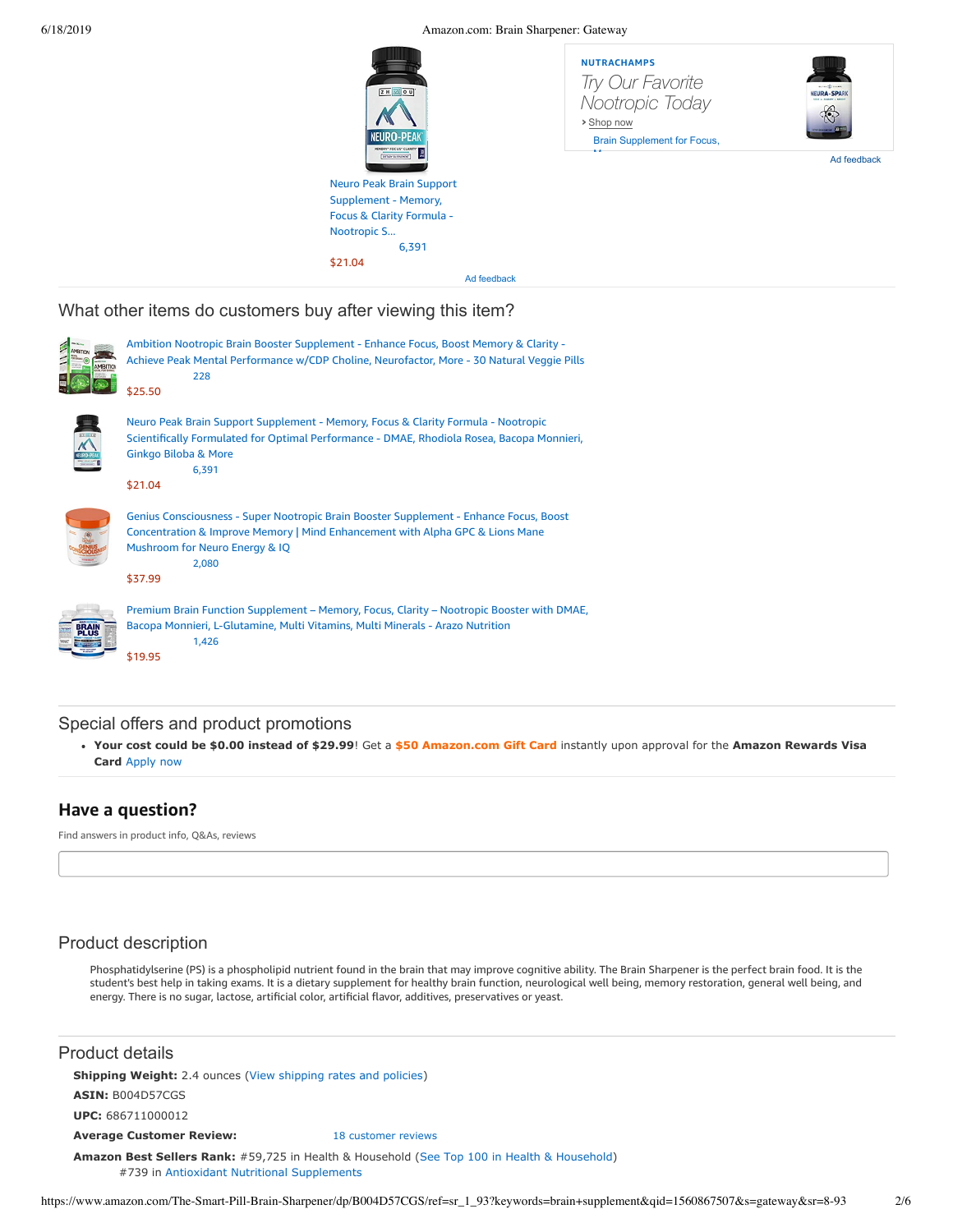Product Warranty: For warranty information about this product, please [click here](https://www.amazon.com/gp/feature.html/ref=dp_warranty_request_3P?ie=UTF8&docId=1002406021)

Would you like to **tell us about a lower price**?

Related Video Shorts (0) [Upload](https://www.amazon.com/creatorhub/video/upload?productASIN=B004D57CGS&referringURL=ZHAvQjAwNEQ1N0NHUw%3D%3D&ref=RVSW) your video



**Be the first video** Your name here

## Important information

## **Legal Disclaimer**

Statements regarding dietary supplements have not been evaluated by the FDA and are not intended to diagnose, treat, cure, or prevent any disease or health condition.

# Sponsored products related to this item



Neuro Peak Brain Support [Supplement](https://www.amazon.com/gp/slredirect/picassoRedirect.html/ref=sspa_dk_detail_0?ie=UTF8&adId=A0018678VNJVKLELGXUS&qualifier=1560881794&id=2432268107961009&widgetName=sp_detail2&url=%2Fdp%2FB0157EJZGI%2Fref%3Dsspa_dk_detail_0%3Fpsc%3D1) - Memory, Focus & Clarity Formula - Nootropic S... [6,391](https://www.amazon.com/gp/slredirect/picassoRedirect.html/ref=sspa_dk_detail_0?ie=UTF8&adId=A0018678VNJVKLELGXUS&qualifier=1560881794&id=2432268107961009&widgetName=sp_detail2&url=%2Fdp%2FB0157EJZGI%2Fref%3Dsspa_dk_detail_0%3Fpsc%3D1#customerReviews) \$21.04

Ad feedback



Did you know Amazon now accepts FSA cards?

Learn more \*



# <span id="page-2-0"></span>[See questions and answers](https://www.amazon.com/ask/questions/asin/B004D57CGS/ref=cm_cd_dp_lla_ql_ll) Customer Questions & Answers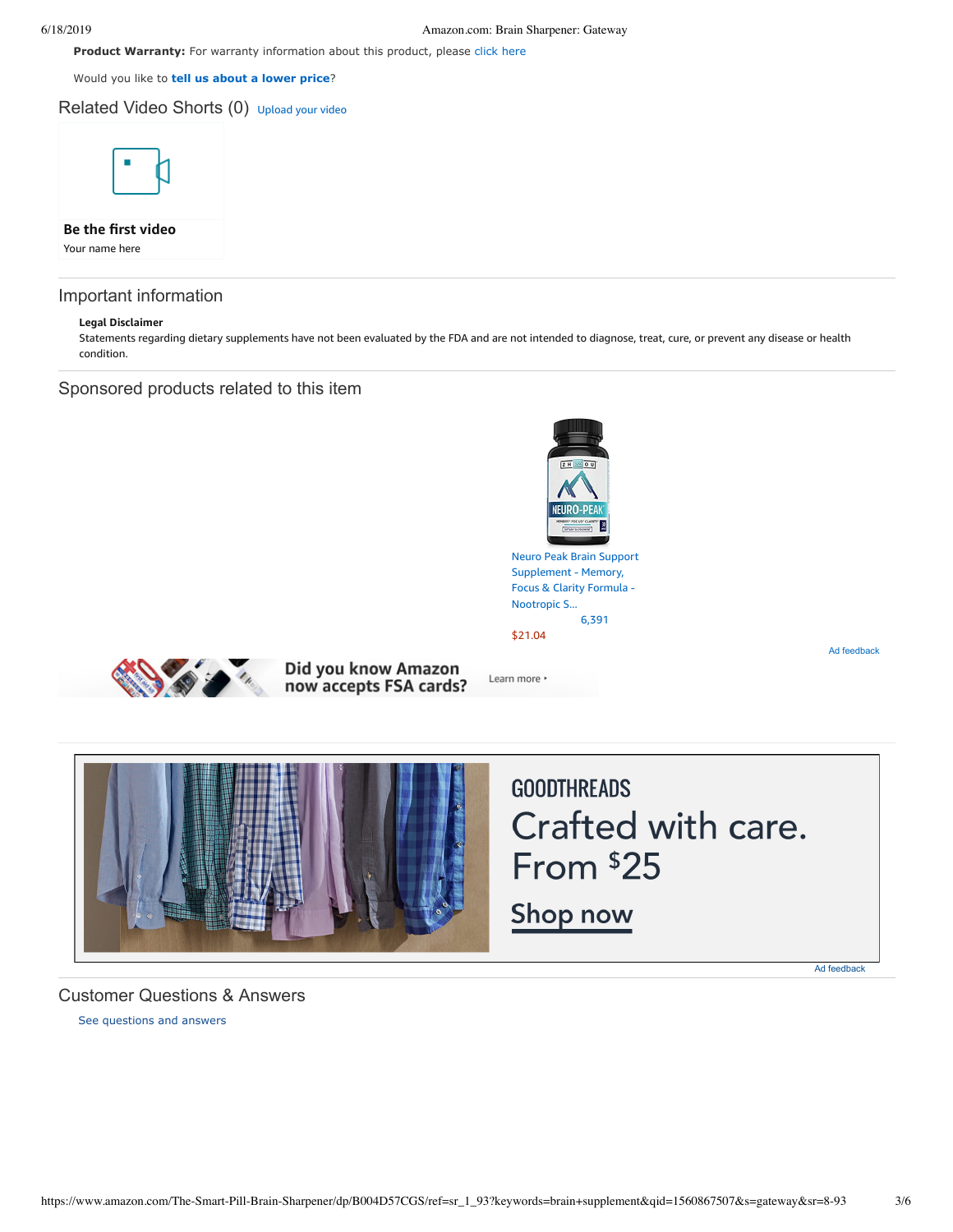# <span id="page-3-0"></span>**[18 customer](https://www.amazon.com/The-Smart-Pill-Brain-Sharpener/product-reviews/B004D57CGS/ref=cm_cr_dp_d_show_all_top?ie=UTF8&reviewerType=all_reviews) reviews**

4.6 out of 5 [stars](javascript:void(0))

| 5 star | 83% |
|--------|-----|
| 4 star | 11% |
| 3 star | 6%  |
| 2 star | 0%  |
| 1 star | 0%  |
|        |     |

## **Review this product**

Share your thoughts with other customers



### **Showing 1-8 of 18 reviews**

Top Reviews Top Reviews

Ahmondra

## **I [recommend](https://www.amazon.com/gp/customer-reviews/R2FYFBCR65QDQP/ref=cm_cr_dp_d_rvw_ttl?ie=UTF8&ASIN=B004D57CGS) this product to anyone who wants to think with ...**

January 15, 2018 **Verified Purchase**

A friend told me about this product when I explained my concern about keeping up in my Doctoral Program. I started using the product in October of 2017. There is a definite difference in my concentration and focus. I can sit and read and retain what I read!!

She gave this product to her children when they were in school.

I recommend this product to anyone who wants to think with a clearer mind.

## 5 people found this helpful



Anthony Figaro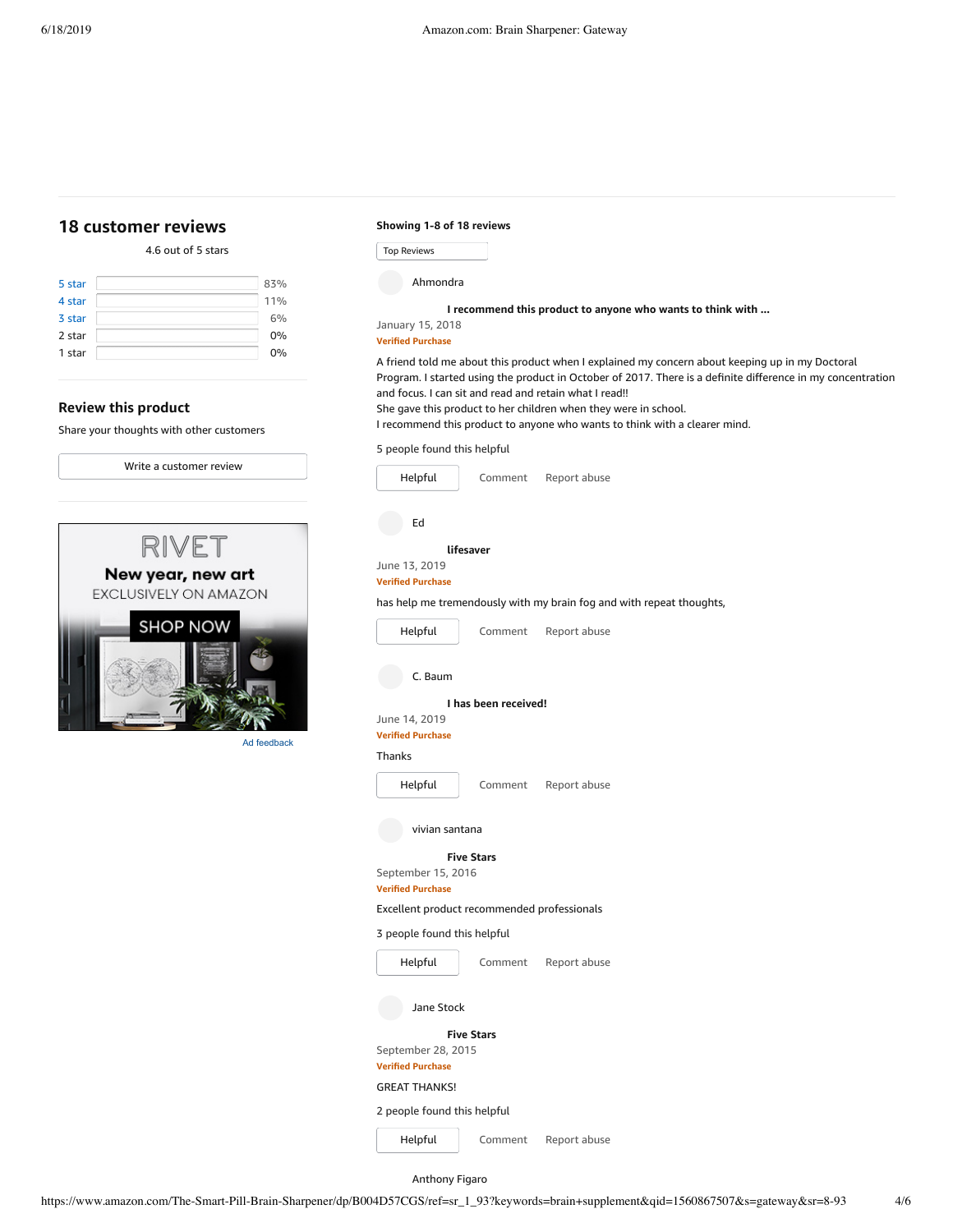6/18/2019 Amazon.com: Brain Sharpener: Gateway

| May 14, 2019<br><b>Verified Purchase</b>  | <b>Great Product</b>  |                                                                                                     |
|-------------------------------------------|-----------------------|-----------------------------------------------------------------------------------------------------|
| Great product. Does as advertised         |                       |                                                                                                     |
| Helpful                                   | Comment               | Report abuse                                                                                        |
| G. Grandison                              |                       |                                                                                                     |
|                                           | <b>Five Stars</b>     |                                                                                                     |
| May 2, 2016<br><b>Verified Purchase</b>   |                       |                                                                                                     |
| Absolutely fantastic product!             |                       |                                                                                                     |
| 2 people found this helpful               |                       |                                                                                                     |
| Helpful                                   | Comment               | Report abuse                                                                                        |
|                                           |                       |                                                                                                     |
| <b>Helen Manring</b>                      |                       |                                                                                                     |
|                                           | <b>Brain Sharpner</b> |                                                                                                     |
|                                           |                       |                                                                                                     |
| June 13, 2013<br><b>Verified Purchase</b> |                       |                                                                                                     |
|                                           |                       |                                                                                                     |
| 7 people found this helpful               |                       | I have taken this for 6 years and think it has helped me remain sharper. I would recommend this for |
| everyone.<br>Helpful                      | Comment               | Report abuse                                                                                        |
| See all 18 reviews                        |                       |                                                                                                     |

# Set up an Amazon Giveaway



Amazon Giveaway allows you to run promotional giveaways in order to create buzz, reward your audience, and attract new followers and customers. Learn more about Amazon [Giveaway](https://www.amazon.com/gp/giveaway/home?ref=aga_dp_lm)

Set up a [giveaway](https://www.amazon.com/giveaway/host/setup/ref=aga_h_su_dp?_encoding=UTF8&asin=B004D57CGS)

**This item:** Brain Sharpener

Customers who bought this item also bought